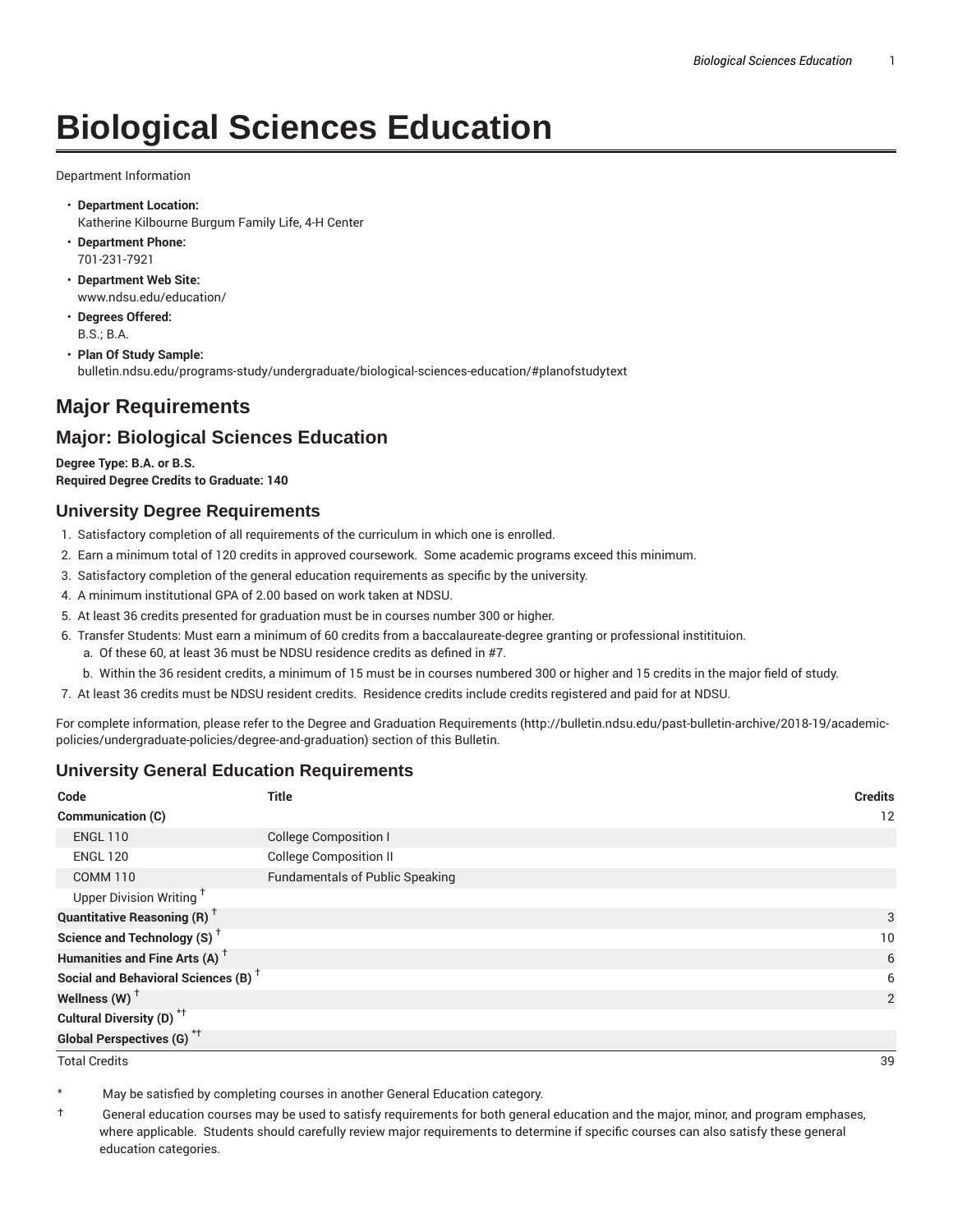• A list of university approved general education courses and administrative policies are available here (http://bulletin.ndsu.edu/past-bulletinarchive/2018-19/academic-policies/undergraduate-policies/general-education/#genedcoursestext).

### **Major Requirements**

| Code                                                      | <b>Title</b>                                                        | <b>Credits</b> |  |
|-----------------------------------------------------------|---------------------------------------------------------------------|----------------|--|
| <b>Biological Sciences Education Requirements</b>         |                                                                     |                |  |
| <b>BIOL 189</b>                                           | Skills for Academic Success <sup>1</sup>                            | 1              |  |
| <b>ENGL 324</b>                                           | Writing in the Sciences (May satisfy general education category C)  | 3              |  |
| <b>GEOL 105</b>                                           | <b>Physical Geology</b>                                             | 4              |  |
| & 105L                                                    | and Physical Geology Lab (May satisfy general education category G) |                |  |
| <b>MATH 146</b>                                           | Applied Calculus I (May satisfy general education category R)       | 4              |  |
| <b>Teaching Specialty Requirements</b><br><b>BIOC 260</b> |                                                                     |                |  |
| <b>BIOL 124</b>                                           | <b>Elements of Biochemistry</b><br><b>Environmental Science</b>     | 4              |  |
| & 124L                                                    | and Environmental Science Laboratory                                | 4              |  |
| <b>BIOL 150</b>                                           | General Biology I                                                   | 4              |  |
| & 150L                                                    | and General Biology I Laboratory                                    |                |  |
| <b>BIOL 151</b><br>& 151L                                 | <b>General Biology II</b><br>and General Biology II Laboratory      | 4              |  |
| <b>BIOL 220</b>                                           | Human Anatomy and Physiology I                                      | 4              |  |
| & 220L                                                    | and Human Anatomy and Physiology I Laboratory                       |                |  |
| <b>BIOL 221</b>                                           | Human Anatomy and Physiology II                                     | 4              |  |
| & 221L                                                    | and Human Anatomy and Physiology II Laboratory                      |                |  |
| <b>BIOL 252</b>                                           | <b>Plant and Animal Diversity</b>                                   | 3              |  |
| <b>BIOL 315</b><br>& 315L                                 | Genetics<br>and Genetics Laboratory                                 | $\overline{4}$ |  |
| <b>BIOL 364</b>                                           | General Ecology                                                     | 3              |  |
| <b>BIOL 359</b>                                           | Evolution                                                           | 3              |  |
| <b>BIOL 370</b>                                           | Cell Biology                                                        | 3              |  |
| <b>BIOL 491</b>                                           | Seminar (Capstone)                                                  | $\mathbf{2}$   |  |
| <b>Biology Elective</b>                                   | 300-400 Level Elective                                              | 3              |  |
| <b>CHEM 121</b>                                           | General Chemistry I                                                 | 4              |  |
| & 121L                                                    | and General Chemistry I Laboratory                                  |                |  |
| <b>CHEM 122</b><br>& 122L                                 | <b>General Chemistry II</b><br>and General Chemistry II Laboratory  | 4              |  |
| <b>CHEM 240</b>                                           | Survey of Organic Chemistry                                         | 3              |  |
| <b>GEOL 106</b>                                           | The Earth Through Time                                              | 4              |  |
| & 106L                                                    | and The Earth Through Time Lab                                      |                |  |
| <b>PHYS 211</b><br>& 211L                                 | <b>College Physics I</b><br>and College Physics I Laboratory        | 4              |  |
| <b>PHYS 212</b>                                           | College Physics II                                                  | 4              |  |
| & 212L                                                    | and College Physics II Laboratory                                   |                |  |
| <b>STAT 330</b>                                           | <b>Introductory Statistics</b>                                      | 3              |  |
| <b>Computer Science Elective</b>                          | Elective                                                            | 3              |  |
| <b>Professional Education Requirements</b>                |                                                                     |                |  |
| <b>EDUC 321</b>                                           | Introduction to Teaching                                            | 3              |  |
| <b>EDUC 322</b>                                           | <b>Educational Psychology</b>                                       | 3              |  |
| <b>EDUC 451</b>                                           | Instructional Planning, Methods and Assessment                      | 3              |  |
| <b>EDUC 481</b>                                           | Classroom Practice Methods of Teaching I: (Science)                 | 3              |  |
| <b>EDUC 485</b>                                           | <b>Student Teaching Seminar</b>                                     | 1.             |  |
| <b>EDUC 486</b>                                           | Classroom Management for Diverse Learners                           | 3              |  |
| <b>EDUC 487</b>                                           | <b>Student Teaching</b>                                             | 9              |  |
| <b>EDUC 488</b>                                           | <b>Applied Student Teaching</b>                                     | 3              |  |